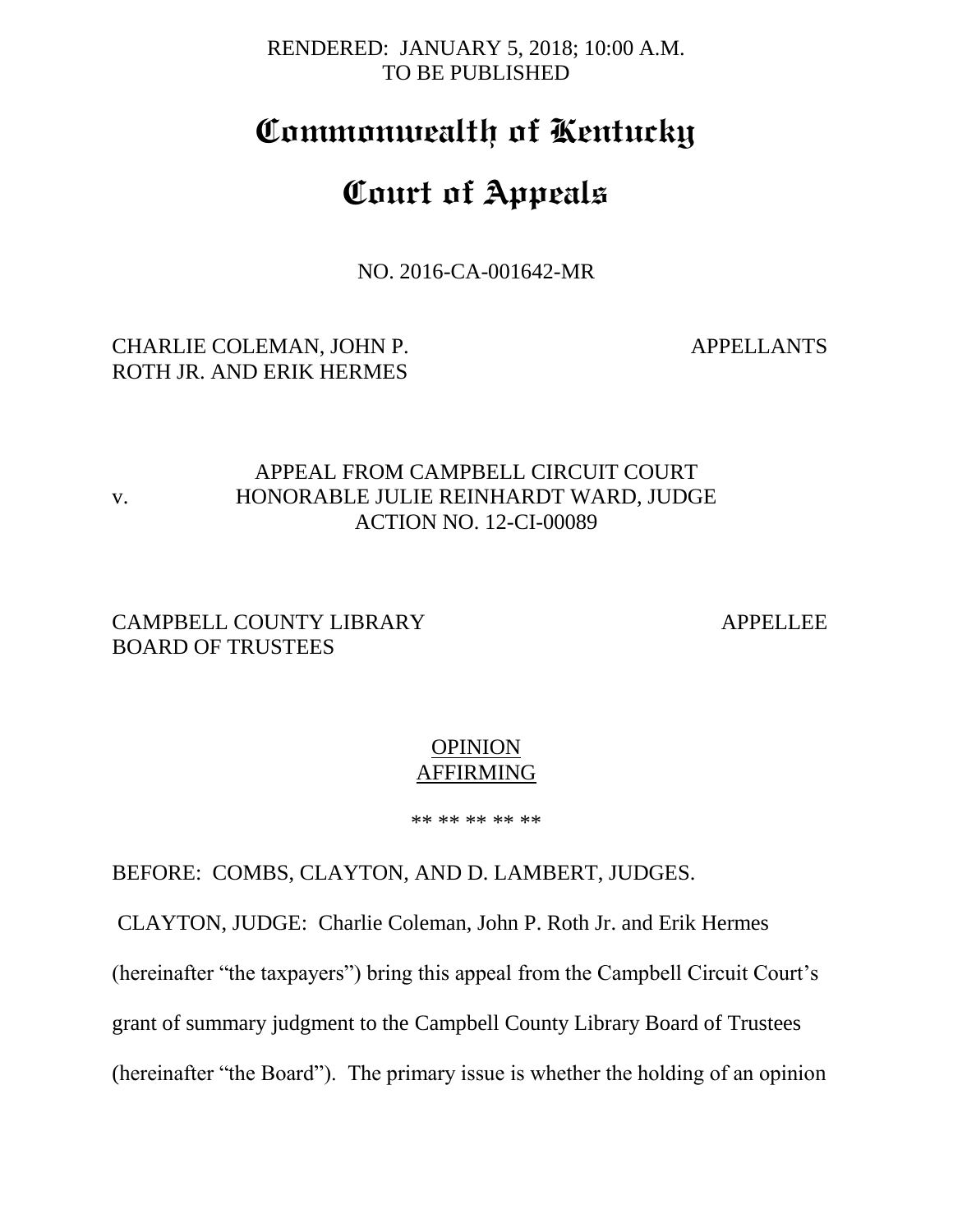(hereinafter "the Opinion") of the Court of Appeals, which harmonized statutes relating to public library ad valorem tax rates, is to be applied retroactively or prospectively only.

In *Campbell Cty. Library Bd. of Trustees v. Coleman*, 475 S.W.3d 40, 41 (Ky. App. 2015), *disc. review denied* (Dec. 10, 2015), a panel of this Court addressed

whether public libraries in Kentucky, created by petition pursuant to Kentucky Revised Statutes (KRS) 173.710 *et seq.*, should assess the library's ad valorem tax rate in accordance with KRS 132.023 or KRS 173.790. The underlying class action, brought by a group of taxpayers in the Campbell Circuit Court, $<sup>1</sup>$  sought</sup> recovery of what they maintained were unlawfully excessive ad valorem taxes levied by the Campbell County Library Board. According to the taxpayers, the Board had erroneously calculated its ad valorem rate each year according to the provisions of KRS 132.023, which allows a taxing district to increase revenue from ad valorem taxes up to four percent without triggering a reconsideration by the district or voter recall referendum, when in fact it should have applied KRS 173.790, which only allows an increase in the tax rate via a petition signed by fifty-

 $\overline{a}$ 

 $<sup>1</sup>$  A similar action was also brought by a group of taxpayers in Kenton County. The Kenton</sup> Circuit Court ruled that KRS 173.790 was the controlling statute and that the Kenton County Library Board had improperly relied upon KRS 132.023 to increase the ad valorem tax rate. The circuit court denied the plaintiffs a refund for "overpaid" ad valorem taxes. In the first appeal to this Court, the Kenton County case was consolidated with the Campbell County case. The Kenton County plaintiffs are not parties to the present appeal.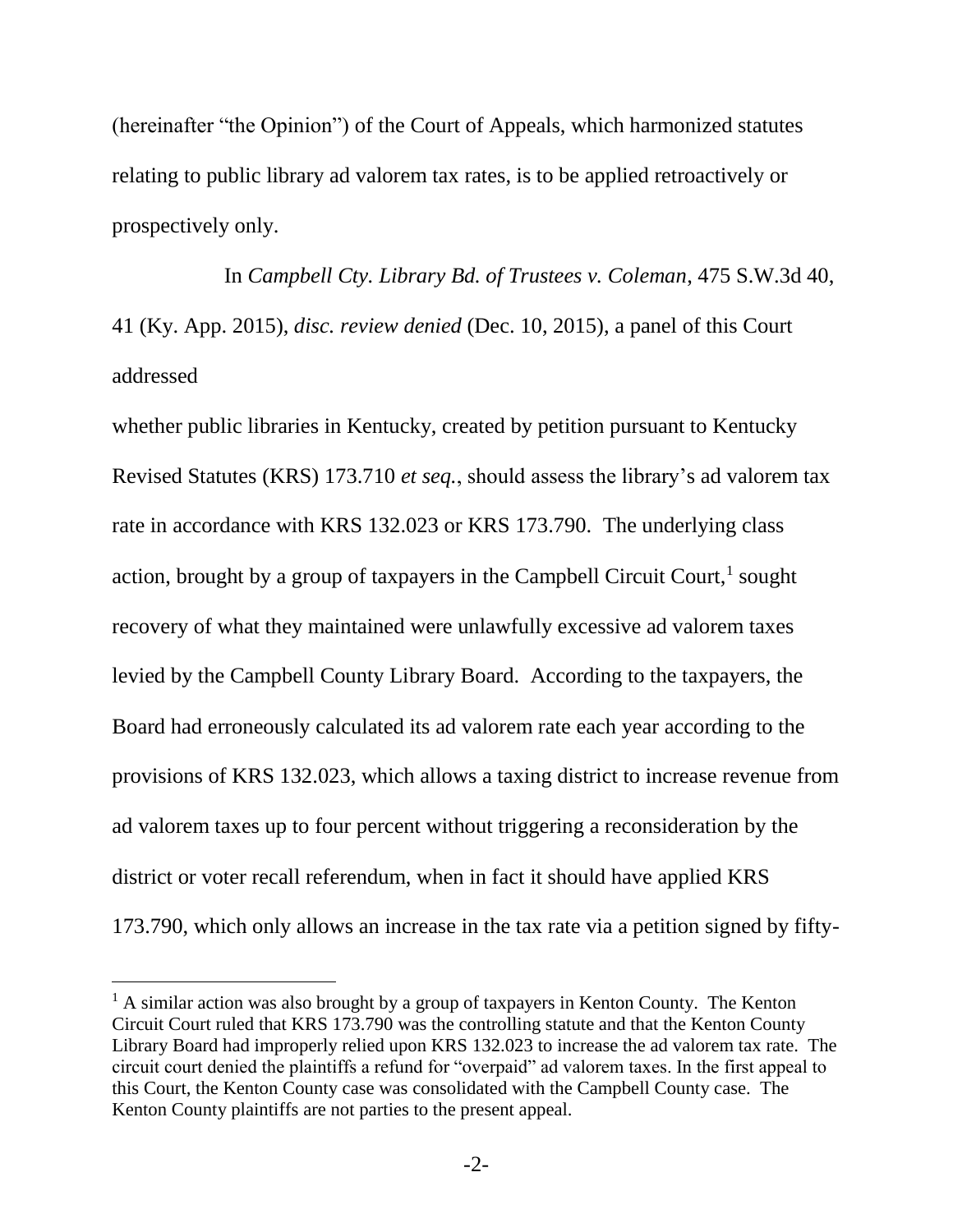one percent of duly qualified voters in the district. The circuit court entered summary judgment for the taxpayers, ruling that the Board is required to comply with KRS 173.790, as the more specific statute, in setting its annual tax rate. The Board appealed. The Court of Appeals panel reversed the circuit court, concluding that

> KRS 132.023 and KRS 173.790 are both applicable to ad valorem taxing rates of a library taxing district formed by petition under KRS 173.720 and can be harmoniously interpreted to complement each other. KRS 132.023 generally controls the ad valorem tax rate assessed by a library taxing district formed by petition; however, KRS 173.790 is triggered if the library seeks to increase revenue from ad valorem taxes above 4 percent of the revenue generated from the compensating tax rate as set forth in KRS 132.023(1) and (3). Our construction of KRS 132.023 and KRS 173.790 gives effect to both statutes and honors what we believe the General Assembly intended.

*Campbell Cty. Library Bd.*, 475 S.W.3d at 47-48.

The case was remanded for proceedings consistent with the Opinion.

The Kentucky Supreme Court denied the taxpayer's motion for discretionary

review.

The Board moved for summary judgment on the remaining counts of

the taxpayers' complaint. The taxpayers filed a cross-motion for summary

judgment. The circuit court entered an agreed order limiting briefing solely to the

issue of whether the Opinion should be applied retroactively or prospectively only.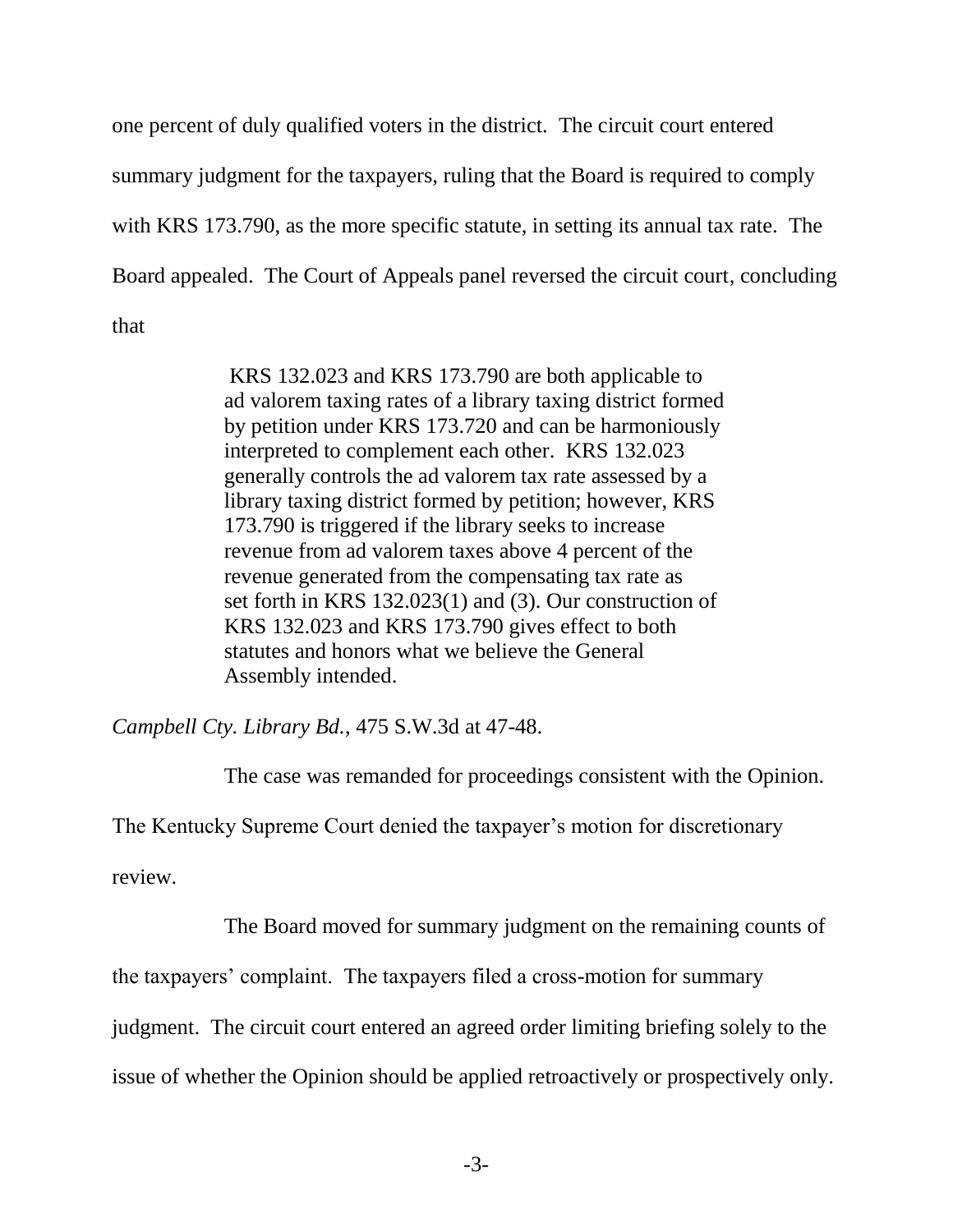Following a hearing, the circuit court entered an order in which it applied the threefactor test for retroactivity set forth in *Chevron Oil Co. v. Huson*, 404 U.S. 97, 106, 92 S. Ct. 349, 355, 30 L. Ed. 2d 296 (1971) *disapproved of by Harper v. Virginia Dep't of Taxation*, 509 U.S. 86, 113 S. Ct. 2510, 125 L. Ed. 2d 74 (1993), to hold that the Opinion harmonizing KRS 173.790 and KRS 132.023 was intended to be applied prospectively only. The taxpayers filed a motion to amend, alter or vacate the order. The motion was denied and this appeal by the taxpayers followed.

The taxpayers raise four arguments: (1) that the circuit court order is contrary to the Opinion and violates the law-of-the-case doctrine; (2) federal due process and Kentucky law require the taxpayers to be provided with meaningful retroactive relief; (3) the order renders KRS 173.790 ineffective for periods prior to the Opinion, thereby violating Kentucky's separation of powers doctrine and; (4) even if prospective-only application was possible in this case, the circuit court erred in finding it justified here.

### **I. Whether the circuit court's order is contrary to the Opinion and violates the law-of-the-case doctrine; and whether the Board waived the issue of prospective-only application**

The taxpayers' first argument questions the trial court's authority to determine that the Opinion is to be applied prospectively only. Because the Opinion does not expressly state that its holding is to be given prospective-only application, they contend the holding must apply both retroactively and

-4-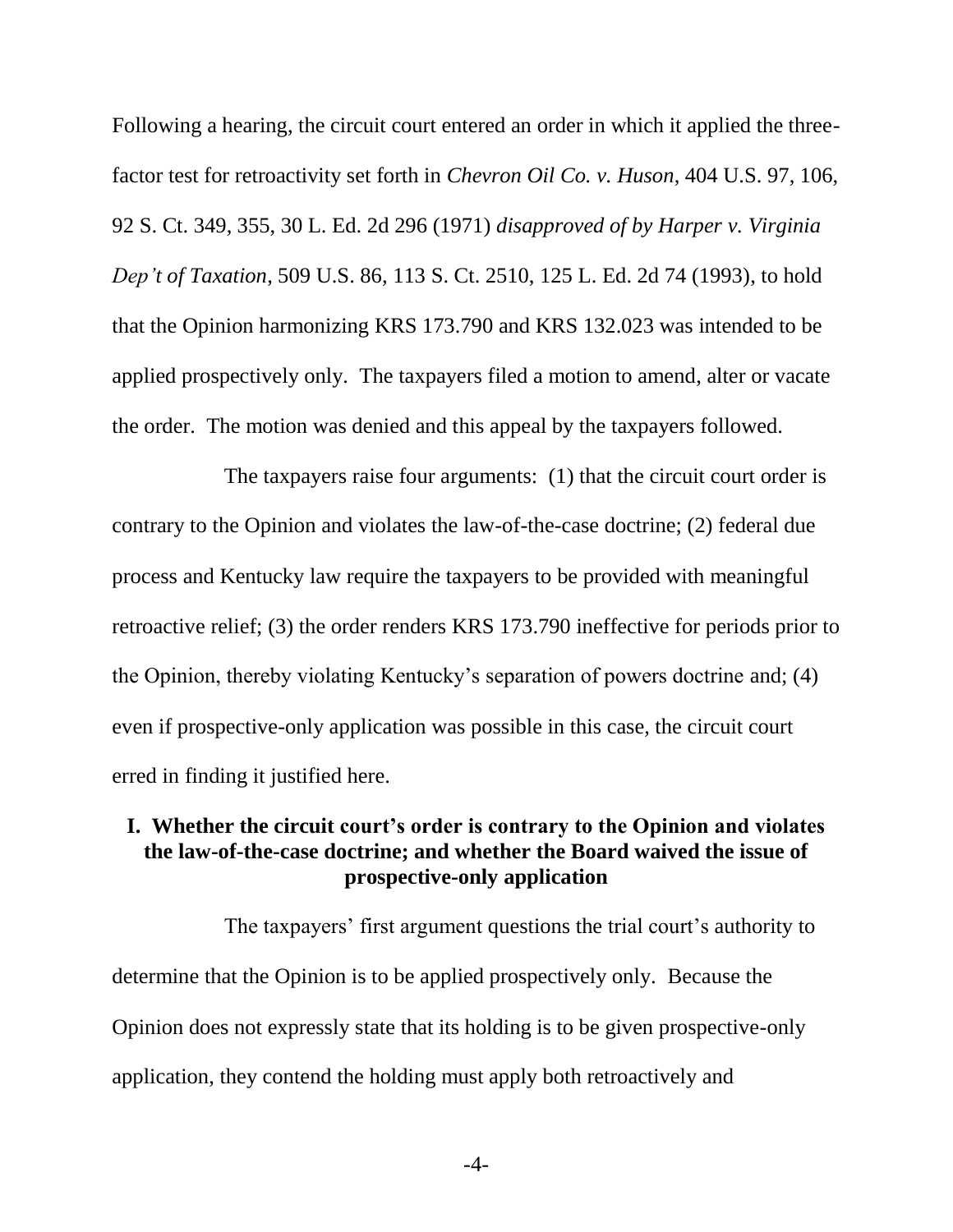prospectively, and, in the absence of any petition for rehearing or modification by the Board, this retroactive application has become the law of the case. "The lawof-the-case doctrine describes a principle which requires obedience to appellate court decisions in all subsequent stages of litigation. Thus, on remand, a trial court must strictly follow the mandate given by an appellate court in that case." *Buckley v. Wilson*, 177 S.W.3d 778, 781 (Ky. 2005) (footnotes omitted). "Upon receipt of an appellate court opinion, a party must determine whether he objects to any part of it and if he does, petition for rehearing or modification or move for discretionary review. Upon failure to take such procedural steps, a party will thereafter be bound by the entire opinion." *Williamson v. Commonwealth*, 767 S.W.2d 323, 326 (Ky. 1989).

The pertinent portion of the Opinion states that "the Campbell and Kenton Circuit Courts erred as a matter of law by concluding that KRS 132.023 was inapplicable to library districts formed by petition and erred by rendering the respective summary judgments so concluding. We hold that KRS 132.023 and KRS 173.790 are both applicable to library districts formed by petition and can be harmonized in their application as set out in this Opinion." *Campbell Cty. Library Bd.*, 475 S.W.3d at 48. The Opinion reverses the summary judgments and remands "for proceedings consistent with this Opinion[.]" *Id*.

-5-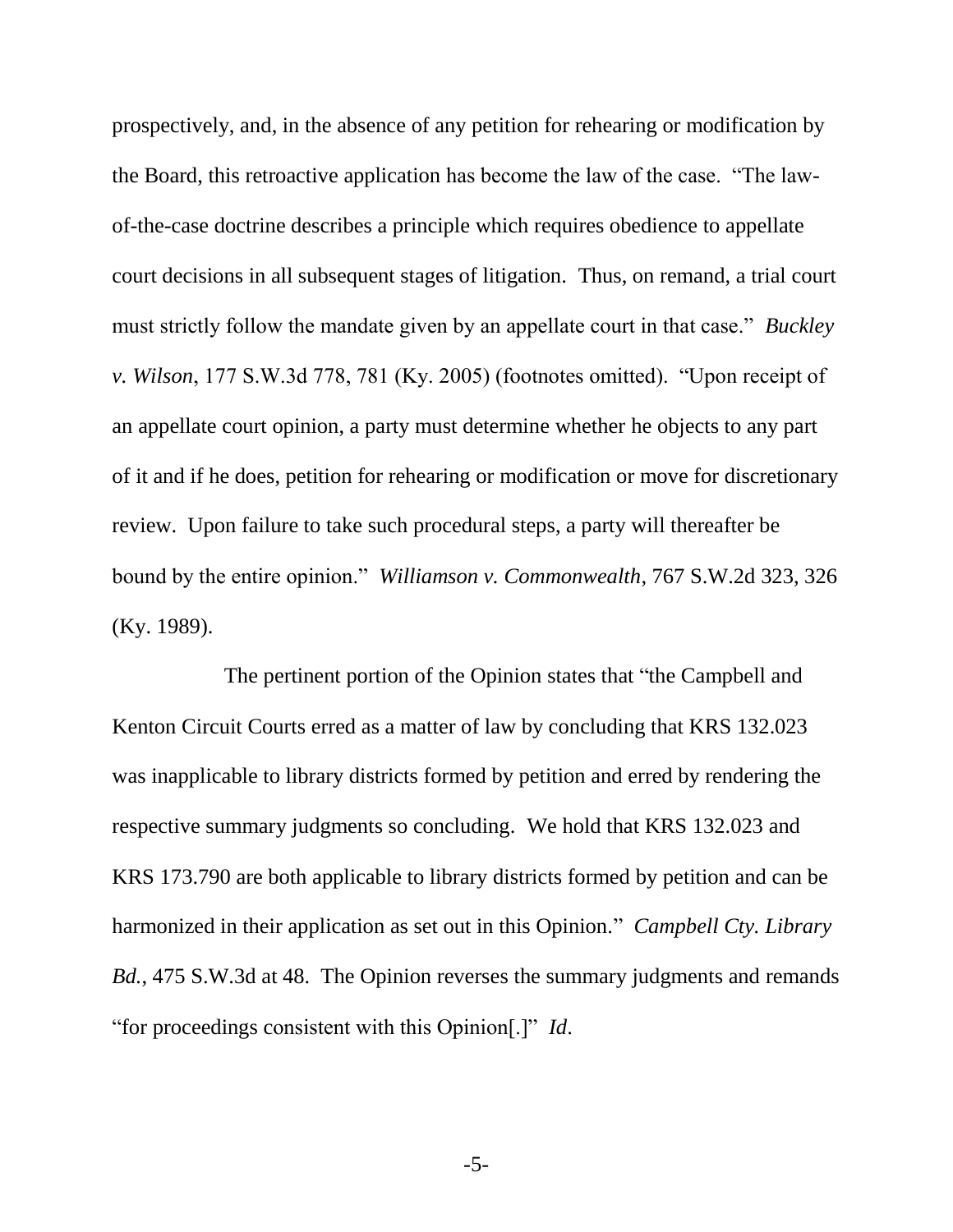The Board argues that statements elsewhere in the Opinion do

expressly and unmistakably direct a prospective-only application of the Court's

holding, specifically the following passage discussing the principles of *Wayne* 

*Public Library Board of Trustees v. Wayne County Fiscal Court*, 572 S.W.2d 858

(Ky. 1978):

In *Wayne,* the Supreme Court addressed a second attack on the constitutionality of the provisions of KRS Chapter 173 as pertains to the petition method of forming public library districts in Kentucky. As noted, that legislation was enacted in 1964. In upholding the statutes, the Supreme Court in *Wayne* noted that "[w]hen over twothirds of the library districts in Kentucky are the children of these statutes, there can be no doubt that many important and valuable rights, obligations and services have vested." *Id.* at 859. That same logical common sense approach is also applicable to these cases now on appeal, notwithstanding that this Court has harmonized the statutes at issue.

*Campbell Cty. Library Bd.*, 475 S.W.3d at 48.

Although this passage may articulate policy grounds to support a

prospective-only application, it does not provide an unambiguous directive to that

effect.

The taxpayers argue that when an appellate opinion is silent, the

silence speaks for retroactive application only and any contrary intention must be

manifest. Kentucky jurisprudence "generally embrace[s] the idea that although

legislation may only apply prospectively, judicial decisions generally apply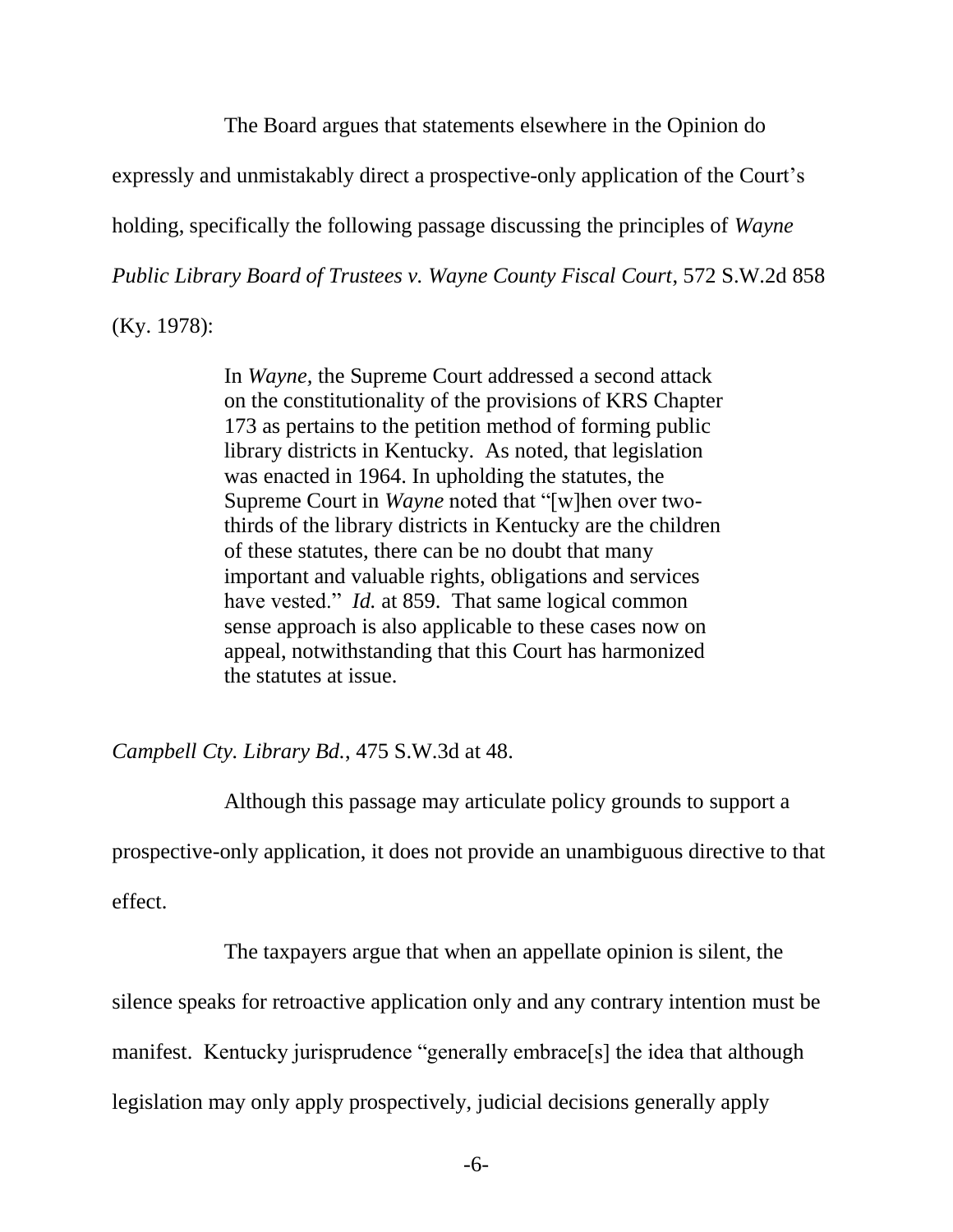retroactively." *Branham v. Stewart*, 307 S.W.3d 94, 102 (Ky. 2010) (citing *United States v. Security Industrial Bank,* 459 U.S. 70, 79, 103 S.Ct. 407, 74 L.Ed.2d 235 (1982)). The taxpayers also rely on an opinion of the United States Supreme Court, *Harper*, *supra*, which states that "[w]hen this Court applies a rule of federal law to the parties before it, that rule is the controlling interpretation of federal law and must be given full retroactive effect in all cases still open on direct review and as to all events, regardless of whether such events predate or postdate the announcement of the rule." 509 U.S. at 97, 113 S.Ct. at 2517. But *Harper* is limited to the application of federal law only, and expressly acknowledges that state courts may fashion their own rules of retroactivity regarding state law. "Whatever freedom state courts may enjoy to limit the retroactive operation of their own interpretations of state law, cannot extend to their interpretations of federal law." *Id.*, 509 U.S. at 100, 113 S. Ct. at 2519 (citing *Great Northern R. Co. v. Sunburst Oil & Refining Co.,* 287 U.S. 358, 364-66, 53 S.Ct. 145, 148-49, 77 L.Ed. 360 (1932)) (internal citation omitted). Furthermore, *Harper* stands only for the proposition that, once a rule of federal law is applied to the parties in the case in which it was announced, it must be applied retroactively. It does not address whether a newly-announced decision need be applied to the parties in the instant case. *McKinney v. Pate*, 20 F.3d 1550, 1565-66 (11th Cir. 1994).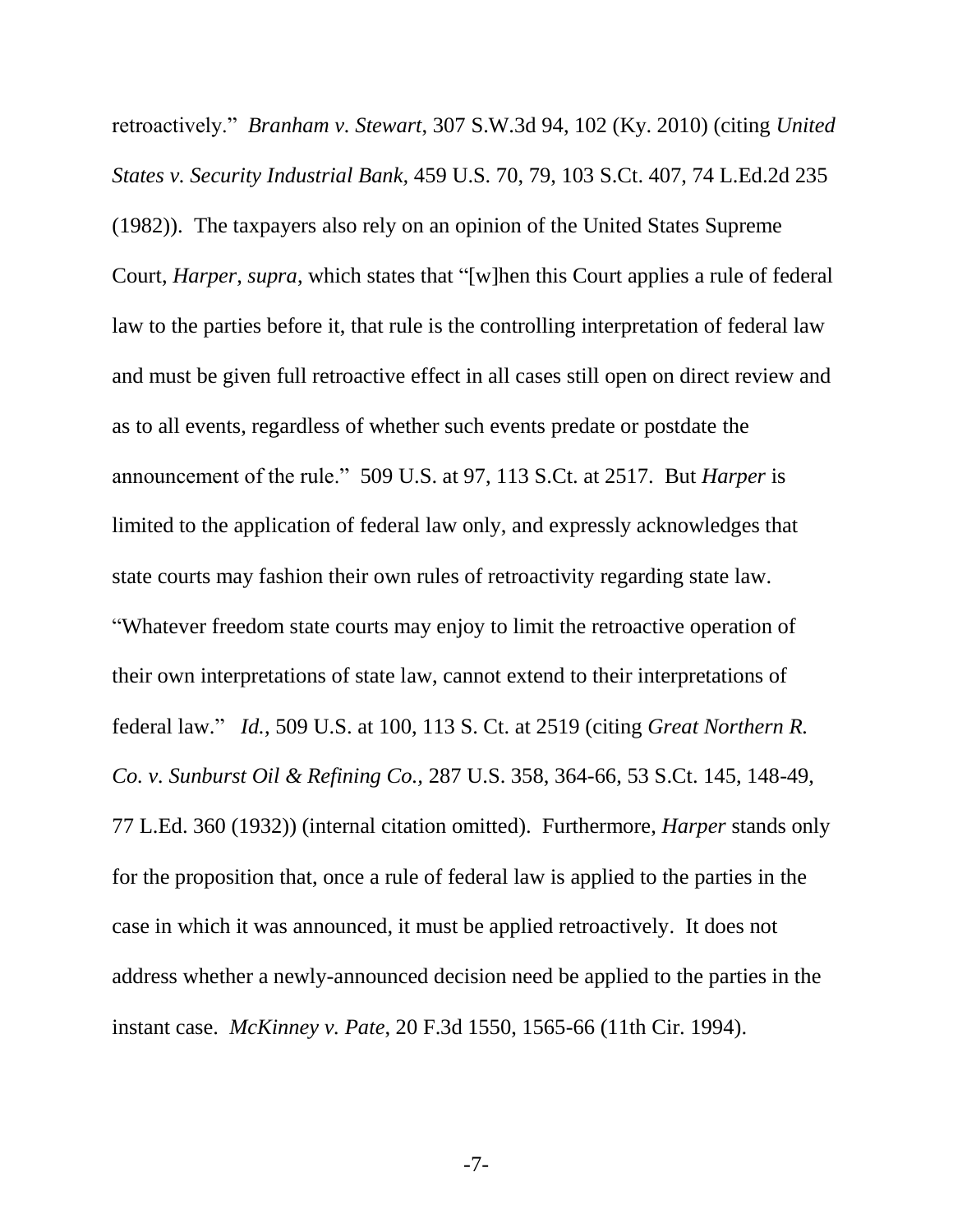The Opinion in this case did not expressly decide the issue of

retroactive or prospective applicability, and directed the case back to the trial court

for further proceedings. "[I]t was the trial court's duty to interpret and apply the

controlling appellate court decision." *Buckley v. Wilson*, 177 S.W.3d 778, 781

(Ky. 2005) (footnote omitted). Under Kentucky law, the circuit court possessed

the discretion on remand to make the retroactivity determination:

The scope of a lower court's authority on remand of a case is not measured in terms of its jurisdiction, but by the direction or discretion contained in the appellate court's mandate. An appellate court might direct a trial court, such as by ordering a new trial or the dismissal of charges. With such a mandate, the trial court's authority is only broad enough to carry out that specific direction. Alternatively, and as is very often the case when the appellate court reverses a trial court, it simply grants the trial court the discretion to conduct further proceedings not inconsistent with the opinion. In such cases, . . . the general principle is stated as follows:

> The trial court may take such action, not inconsistent with the decision of the appellate court, as in its judgment law and justice require, where the case has been remanded generally without directions, or for further proceedings, or for further proceedings in accordance, or not inconsistent, with the opinion.

5 C.J.S. *Appeal and Error* § 978 at 481–83 (1993) *citing Pieck v. Carran,* 289 Ky. 110, 157 S.W.2d 744 (1941).

*Hutson v. Commonwealth*, 215 S.W.3d 708, 713-14 (Ky. App. 2006).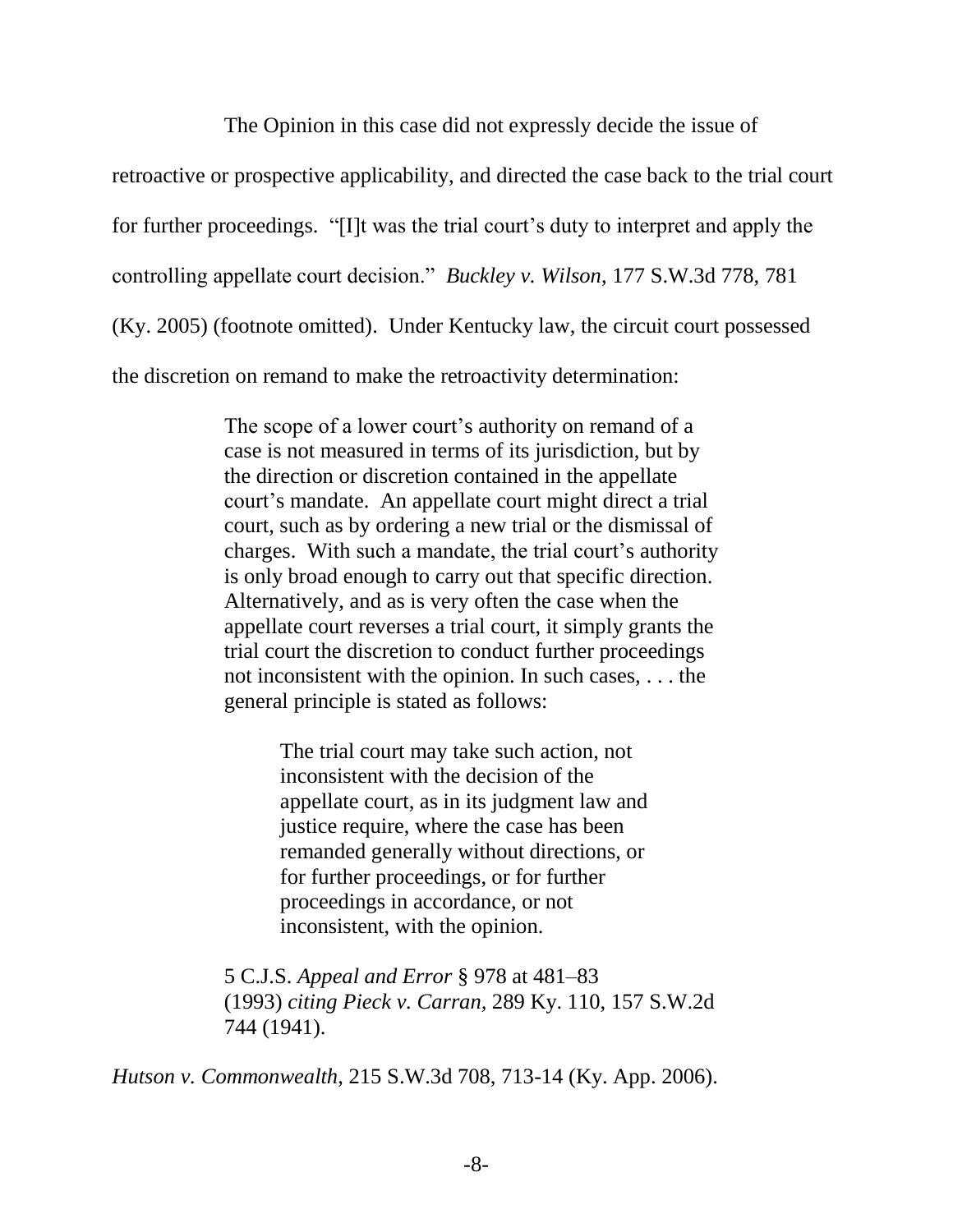Thus, the circuit court's action in deciding that the Opinion was to be applied prospectively only was well within the scope of its authority and discretion. Consequently, its order did not violate the law of the case doctrine. Furthermore, under these circumstances, the issue of retroactive applicability was not waived by the Board because the Opinion left the resolution of this issue to the circuit court.

## **II. Whether federal due process and Kentucky law require the provision of retroactive relief to the taxpayers**

The taxpayers further argue that applying the Opinion prospectively only violates federal and state due process guarantees. "Since the collection of a tax constitutes a deprivation of property, federal due process standards require state and local governments to offer taxpayers procedural safeguards against 'unlawful exactions.'" *Phillips v. Commonwealth*, 324 S.W.3d 741, 743 (Ky. App. 2010) (quoting *McKesson Corp. v. Div. of Alcoholic Beverages & Tobacco*, 496 U.S. 18, 36, 110 S.Ct. 2238, 110 L.Ed.2d 17 (1990)). Governments may meet this requirement by offering taxpayers one of three possible recourses: (1) a predeprivation remedy, which permits the taxpayer a meaningful opportunity to withhold the tax and to dispute the amount owed; (2) a post-deprivation remedy, which allows taxpayers to challenge the amount paid and to obtain a refund if it is determined that the tax was wrongfully collected; or (3) a combination of both. *Id*. at 743-44 (citing *McKesson* 496 U.S. at 36-37, 110 S.Ct. at 2250). In Kentucky, a

-9-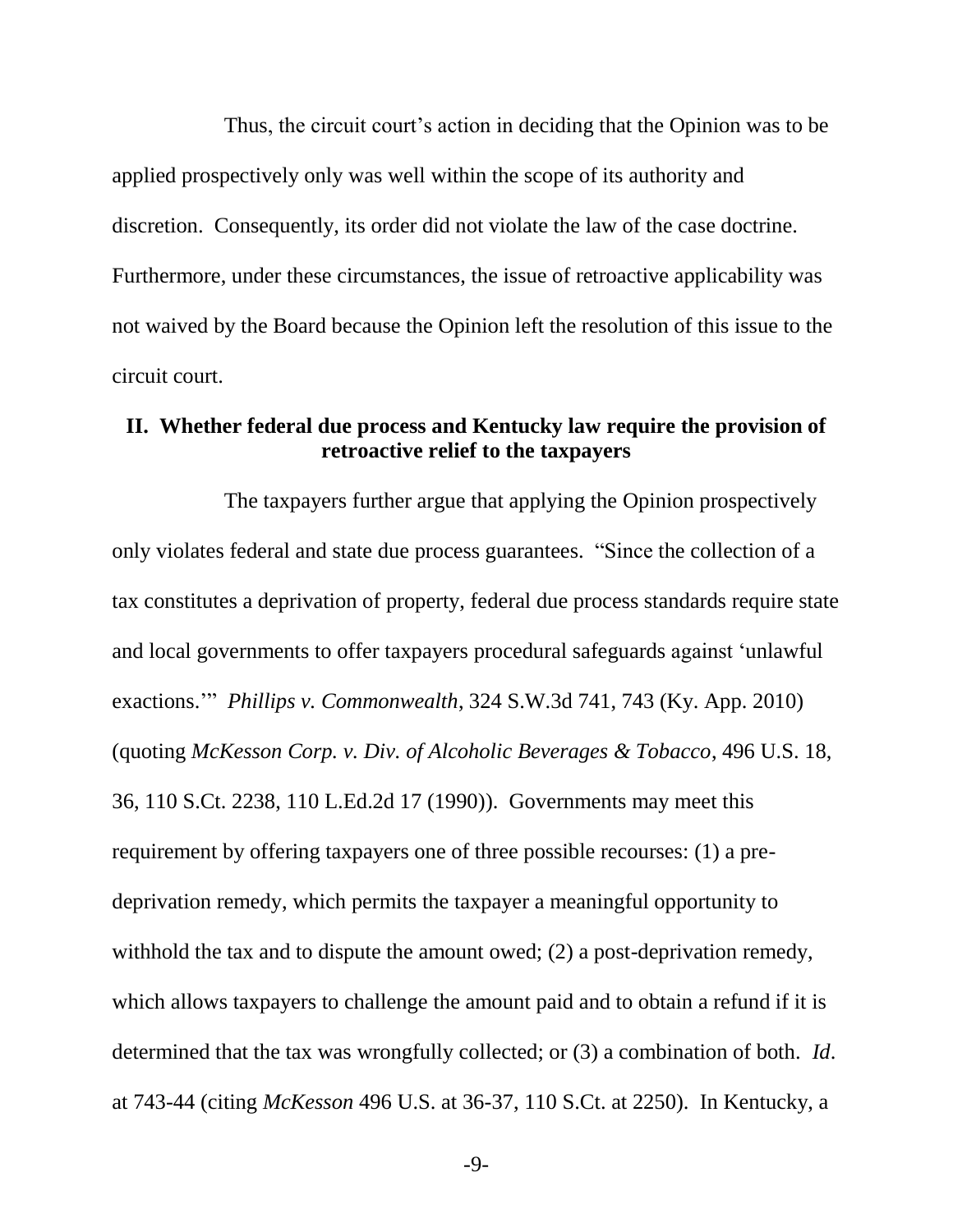post-deprivation remedy is found in KRS 134.590, a post-deprivation remedy which provides for a refund of ad valorem taxes when no taxes were due or were paid under a statute held unconstitutional.

In addressing this issue in its order denying the taxpayers' motion to amend, alter or vacate, the circuit court held that the due process protections apply exclusively to those who have paid tax pursuant to a statute subsequently found to be unconstitutional, as in *McKesson*. The taxpayers correctly contend that the taxation need not be pursuant to an unconstitutional statute to trigger due process protections, citing *Reich v. Collins*, 513 U.S. 106, 115 S.Ct. 547, 130 L.Ed.2d 454 (1994) and *Newsweek, Inc. v. Fla. Dep't of Revenue*, 522 U.S. 442, 118 S.Ct. 904, 139 L.Ed.2d 888 (1998).

But our case law also provides that due process protections may be balanced against considerations of good-faith reliance and equity.

> It is within the inherent power of a Court to give a decision prospective or retrospective application. It is further permissible to have a decision apply prospectively in order to avoid injustice or hardship. This is true where property rights are involved and parties have acted in reliance on the law as it existed, and a contrary result would be unconscionable.

*Hagan v. Farris*, 807 S.W.2d 488, 490 (Ky. 1991) (internal citations omitted).

"[W]hen a new rule is enacted that 'would impair rights a party possessed when he

acted . . . or impose new duties with respect to transactions already completed,'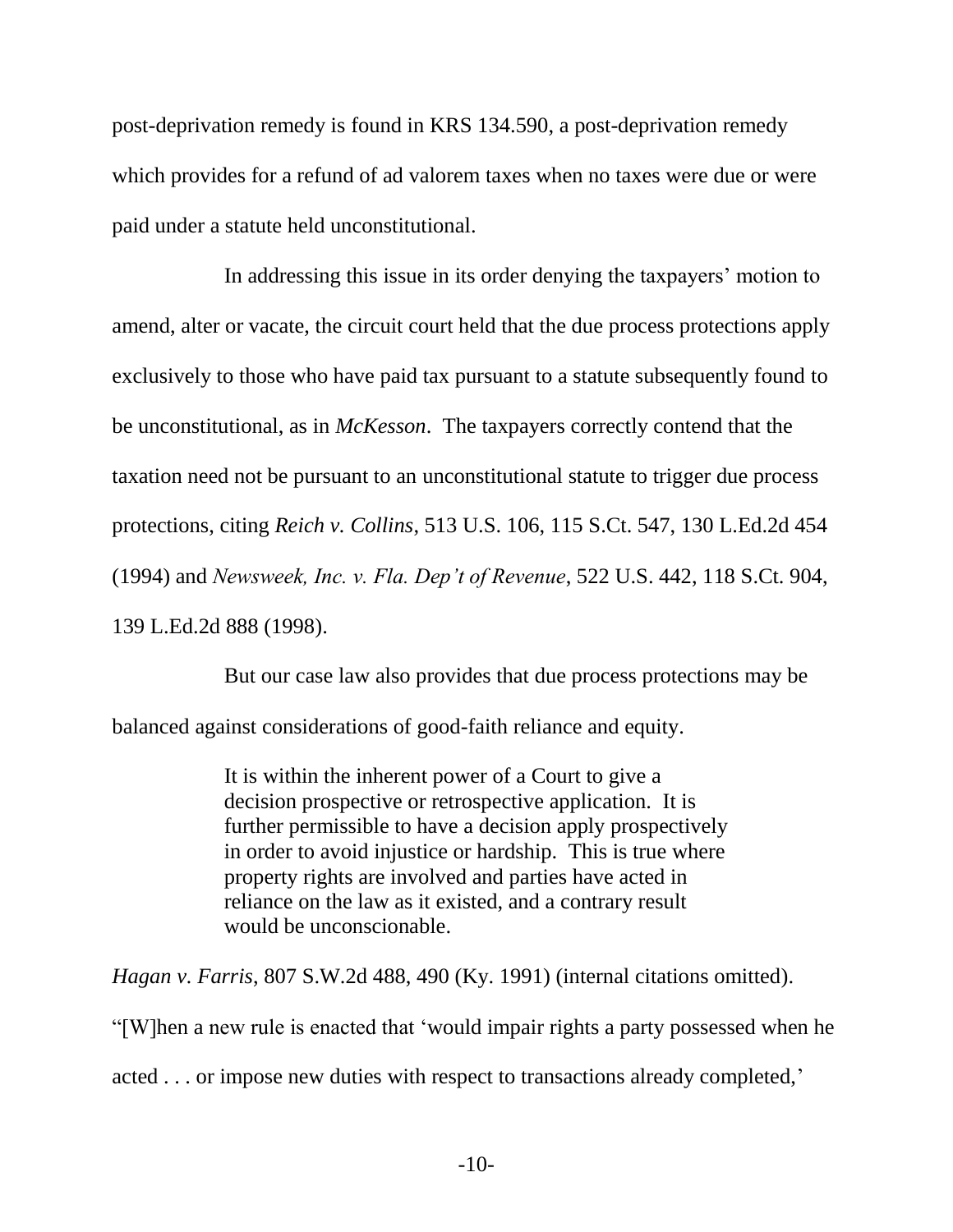there is a general presumption the rule should not be applied retroactively."

*Kindred Hosps. Ltd. P'ship v. Lutrell*, 190 S.W.3d 916, 922 (Ky. 2006), *as* 

*corrected* (June 12, 2006) (quoting *Republic of Austria v. Altmann,* 541 U.S. 677,

678, 124 S.Ct. 2240, 2241, 159 L.Ed.2d 1 (2004)).

The taxes in this case were collected in good faith by the library

districts, in reliance on the advice of the Executive Branch. As the Opinion states:

The record in this case reflects that eighty library districts across Kentucky, created by petition under KRS Chapter 173, who have followed the tax provisions of KRS 132.023, would be adversely affected if the decisions of the Campbell and Kenton Circuit Courts were to stand. For over thirty years, without protest or challenge, the library districts created by petition have acted in good faith and conducted their affairs in accordance with the directions of the Executive Branch, which was charged by law to implement the applicable statutes in question. While our opinion today stands on the harmonization of these statutes, based on our interpretation of legislative intent, we believe the ultimate recourse for statutory change lies in the General Assembly, not the courts.

*Campbell Cty. Library Bd.*, 475 S.W.3d at 48.

In light of these unique facts, this case presents one of the rare

occasions when a court is justified in exercising its discretion "to make application

of a holding prospective only[.]" *Branham v. Stewart*, 307 S.W.3d at 102.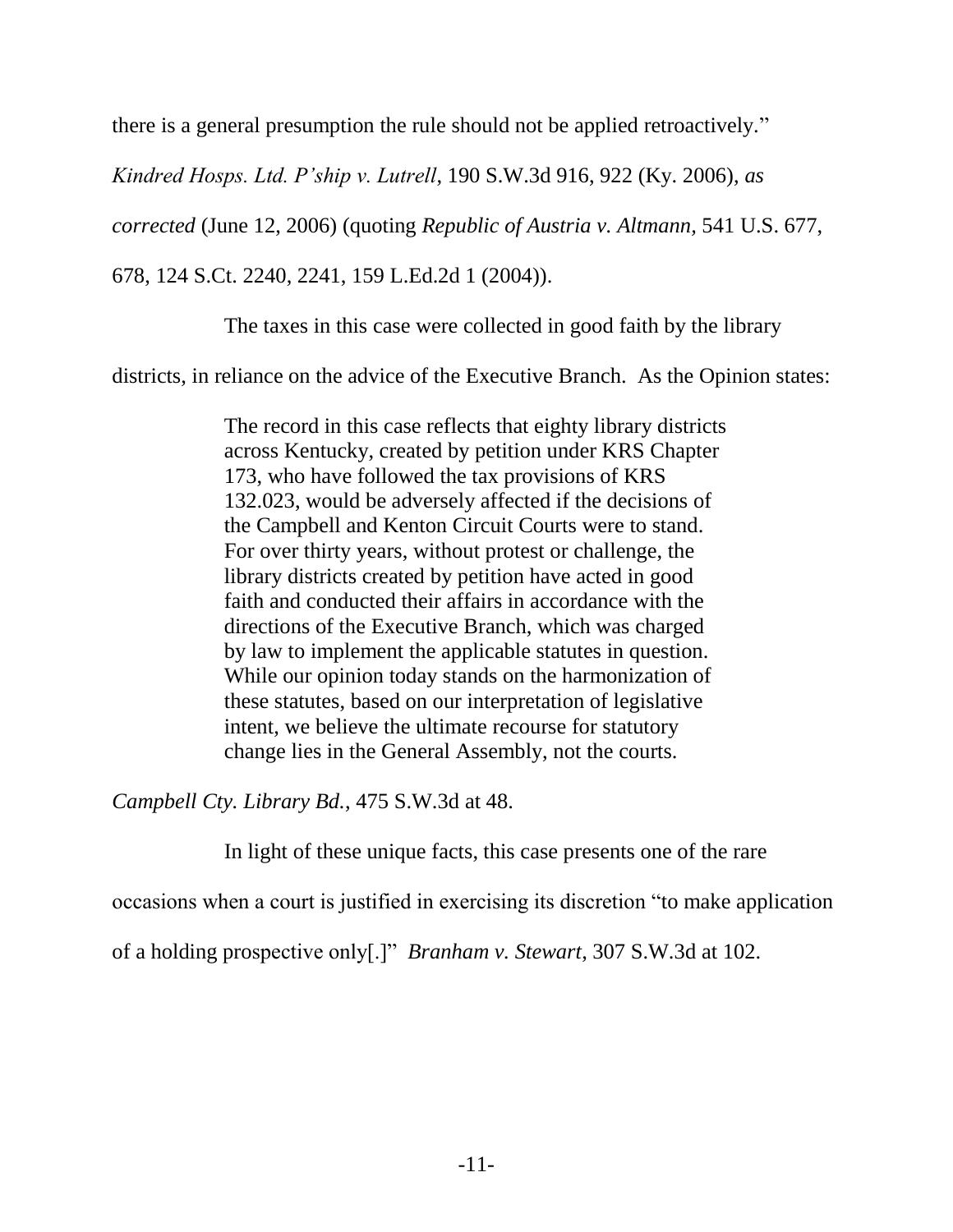## **III. Whether prospective-only application of KRS 173.790 violates the separation of powers doctrine**

Section 27 of the Kentucky Constitution mandates separation among the three branches of government and Section 28 specifically prohibits incursion of one branch of government into the powers and functions of the others. *Legislative Research Comm'n By & Through Prather v. Brown*, 664 S.W.2d 907, 912 (Ky. 1984). "The essential purpose of separation of powers is to allow for independent functioning of each coequal branch of government within its assigned sphere of responsibility, free from risk of control, interference, or intimidation by other branches." *Appalachian Racing, LLC. v. Commonwealth*, 504 S.W.3d 1, 4–5 (Ky. 2016). The taxpayers argue that a prospective-only application of the holding of the Opinion violates the doctrine of separation of powers by nullifying the effect of KRS 173.790 for the period preceding the Opinion, thereby encroaching on the province of the legislature.

We are unable to find any legal authority in Kentucky to support this theory. Justice Scalia's concurring opinions in *James B. Beam Distilling Co. v. Georgia*, 501 U.S. 529, 548-49, 115 L.Ed.2d 481, 497, 111 S.Ct. 2439 (1991) and *Harper*, *supra*, adopted this approach but, according to Jill E. Fisch in *Retroactivity and Legal Change: An Equilibrium Approach*, 110 Harv. L. Rev. 1055, 1077 (1997), "a majority of the [United States Supreme] Court has never expressly recognized any constitutional limitation on adjudicative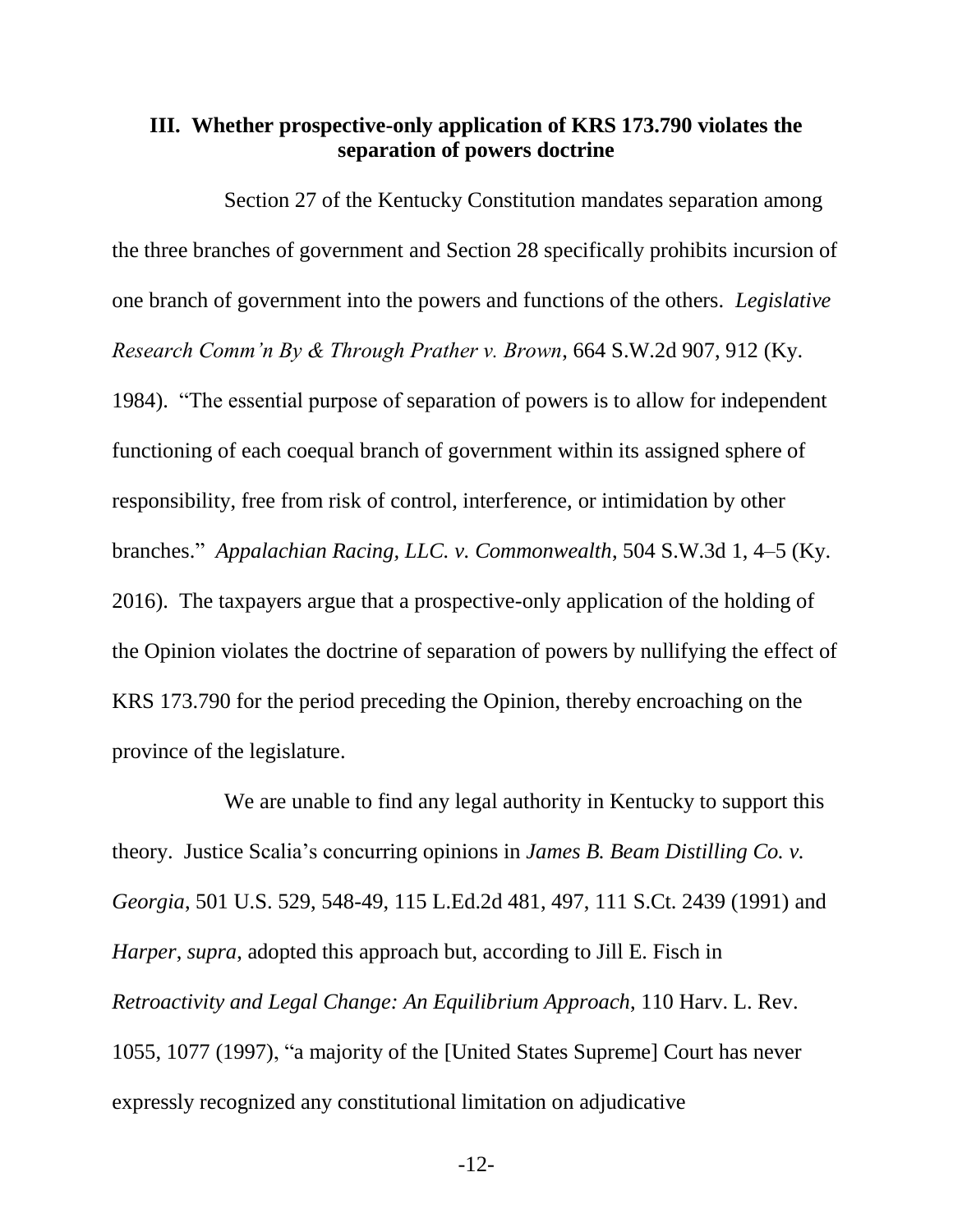nonretroactivity." We similarly choose not to recognize such a limitation on the discretionary powers of Kentucky courts.

### **IV. Whether the circuit court misapplied the** *Chevron Oil* **factors, thereby working a manifest injustice on the taxpayers**

Finally, the taxpayers argue in the alternative that, even if the *Chevron Oil* analysis is applicable, the facts of this case do not support the circuit court's decision. *Chevron Oil* provides three factors for the court to use in determining whether a decision is to be applied retroactively: first, it "must establish a new principle of law, either by overruling clear past precedent on which litigants may have relied, ... or by deciding an issue of first impression whose resolution was not clearly foreshadowed"; second, the court "must weigh the merits and demerits in each case by looking to the prior history of the rule in question, its purpose and effect, and whether retrospective operation will further or retard its operation."; and third, the court must weigh "the inequity imposed by retroactive application, for '(w)here a decision of this Court could produce substantial inequitable results if applied retroactively, there is ample basis in our cases for avoiding the 'injustice or hardship' by a holding of nonretroactivity.'" *Chevron*, 404 U.S. at 106-07, 92 S.Ct. at 355 (internal citations omitted). Under *Yount v. Calvert*, 826 S.W.2d 833, 837 (Ky. App. 1991), we review the application of the *Chevron* factors for an abuse of discretion. "An abuse of discretion occurs when a trial court enters a decision that is arbitrary, unreasonable, unfair, or unsupported by sound legal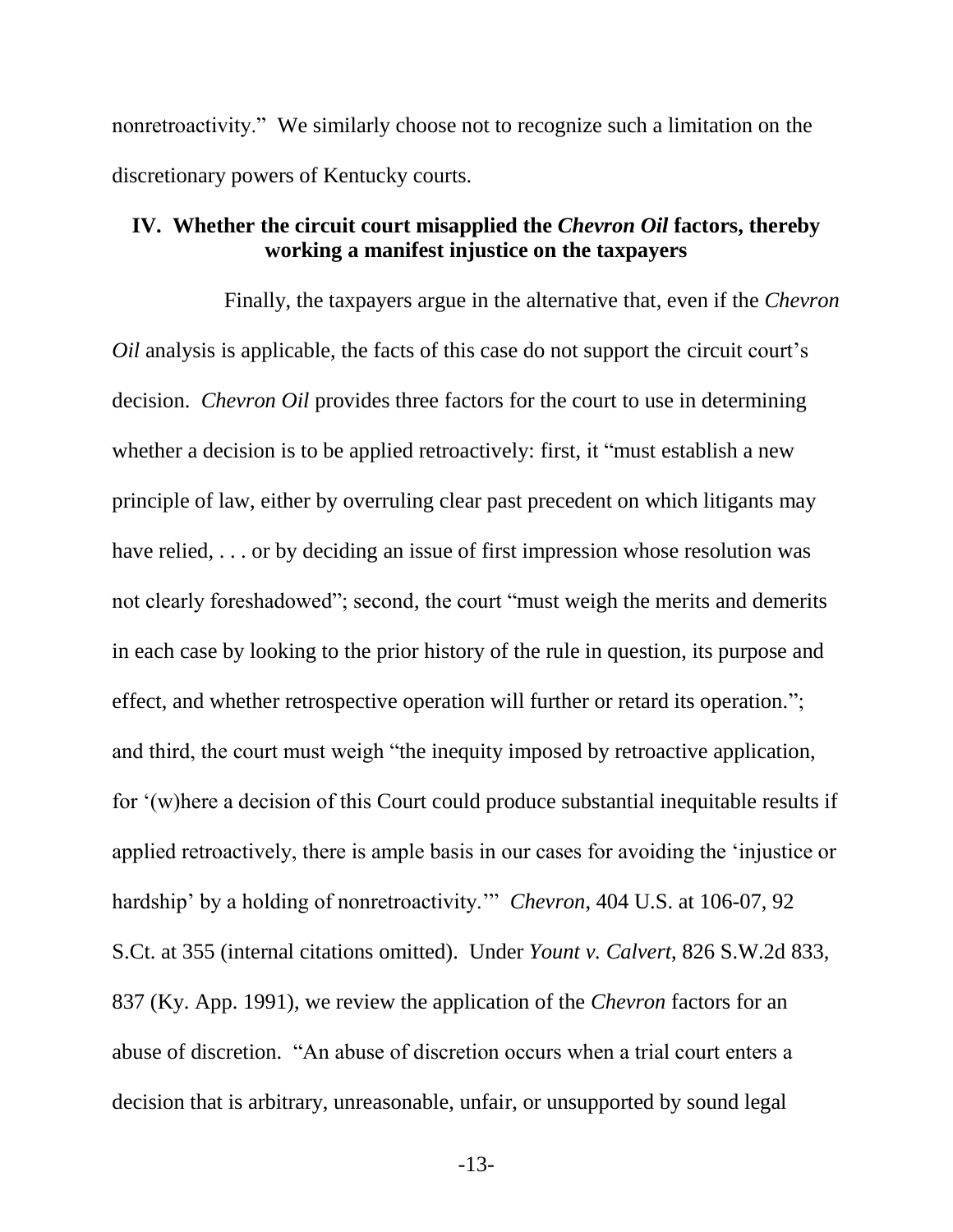principles." *Miller v. Harris*, 320 S.W.3d 138, 141 (Ky. App. 2010) (citations omitted).

As to the first *Chevron* factor, the circuit court found that there was no clear, past precedent regarding the proper statute to use in calculating the tax rate, and that the Board was given conflicting guidance by the Office of the Attorney General and the Kentucky Department for Library and Archives (KDLA). The taxpayers argue that the Board did not in fact rely on this guidance and actually disregarded the recommendation of the KDLA contained in the Kentucky Public Library Trustee Manual, which advised that tax districts could increase their tax rate significantly by the same method by which they were established; hence, those districts established by petition under KRS 173.720 could only increase their rate by petition. The taxpayers also argue that informal guidance from the KDLA and opinions of the Attorney General do not constitute "legal precedent," and that the plain language of KRS 173.790 was the sole, clear past "legal precedent" expressly applicable to library districts organized by petition.

The fact that a panel of this Court wrote a twenty-two-page Opinion reversing two well-reasoned circuit court opinions and expressly stated that the library districts acted in good faith in accordance with the directions of the Executive Branch for over thirty years supports the circuit court's finding that there was no clear past precedent on this issue and that this was also an issue of

-14-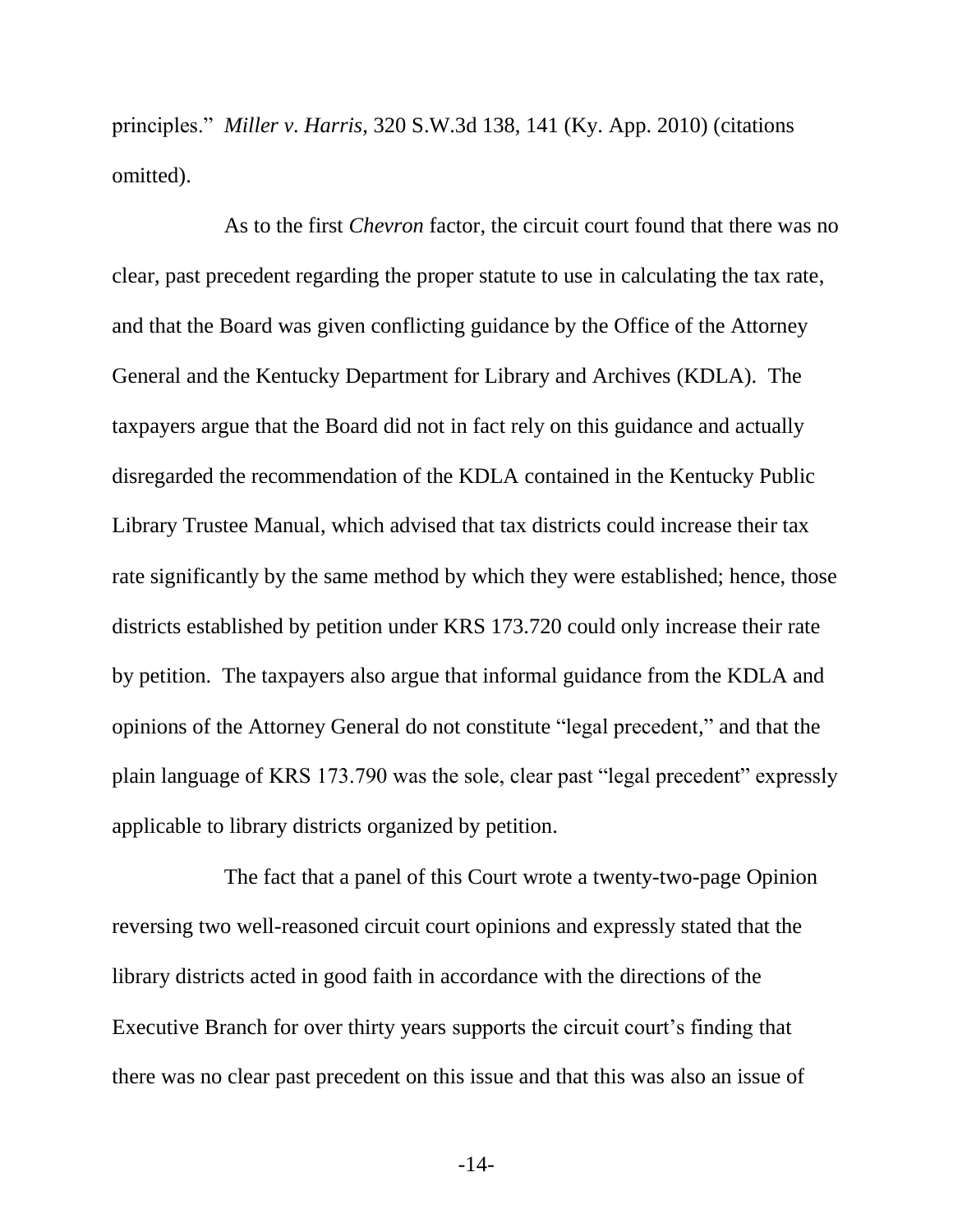first impression whose resolution was not clearly foreshadowed. Thus, the Opinion meets the first *Chevron* factor in that it established a new principle of law meriting prospective application only.

In respect to the second factor, the circuit court found that the Opinion's harmonization of the two statutes was intended to avoid adversely affecting the libraries which had used KRS 132.023 in setting their ad valorem tax rates, and that consequently retroactive application of the new rule would not further its operation. The taxpayers argue that this approach confuses the purpose of the Opinion with the purpose of the harmonized rule itself. They contend that the common purpose and effect of both the harmonized statutes is to protect taxpayers, not library districts, and that a prospective application frustrates the purpose of the new rule by legitimizing and perpetuating tax increases made in 2000, 2003 and 2004 without a voters' petition.

But the Opinion construes KRS 173.790 "as a method available to a library taxing district seeking to increase the revenue from ad valorem taxes over 4 percent of the revenue generated from the compensating tax rate as permitted by KRS 132.023." *Campbell Cty. Library Bd.*, 475 S.W.3d at 47. Thus, the legislature provided library taxing districts with a special means to increase their revenue apart from KRS 132.023, which suggests a strong interest in ensuring that the public libraries were always adequately funded.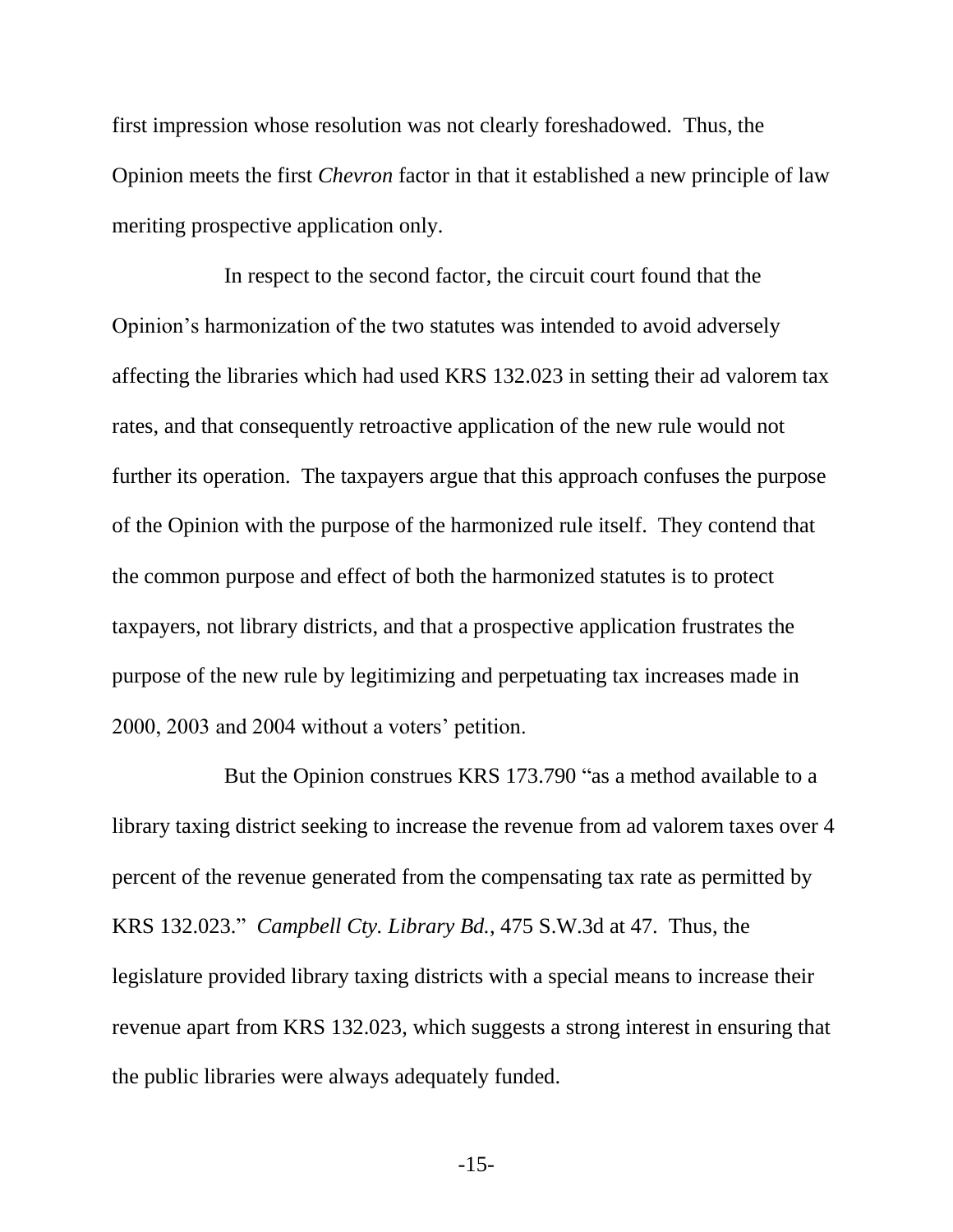Thirdly and finally, the circuit court determined that retroactive application of the decision would cause "substantial inequitable results" because it might require the refund of taxes that would severely deplete the resources of numerous public libraries. This conclusion was founded on the Opinion, which expressed serious concerns about the adverse consequences on eighty library districts, in existence for over thirty years, if the original decision of the Campbell Circuit Court holding that KRS 173.790 was the controlling statute was allowed to stand. The appellants characterize the circuit court's conclusion as ill-founded because there is nothing in the record to show that any library district other than the Campbell Board has ever sought to increase its tax rate by more than four percent without a petition of the voters. According to the taxpayers, their research shows only the Campbell Board has ever violated KRS 173.790 as harmonized by the Opinion. They emphasize that prospective-only application will allow the Board not only to retain excessive tax revenues improperly but to maintain those inflated rates by means of a petition of voters. Even if we accept the taxpayers' claim that retroactive application of the Opinion will impact solely the Campbell County Library Board and no other, the Board maintains that that retroactive application would require the refund of millions of dollars already spent on facilities, books, staff and other library operations. Under the circumstances, the